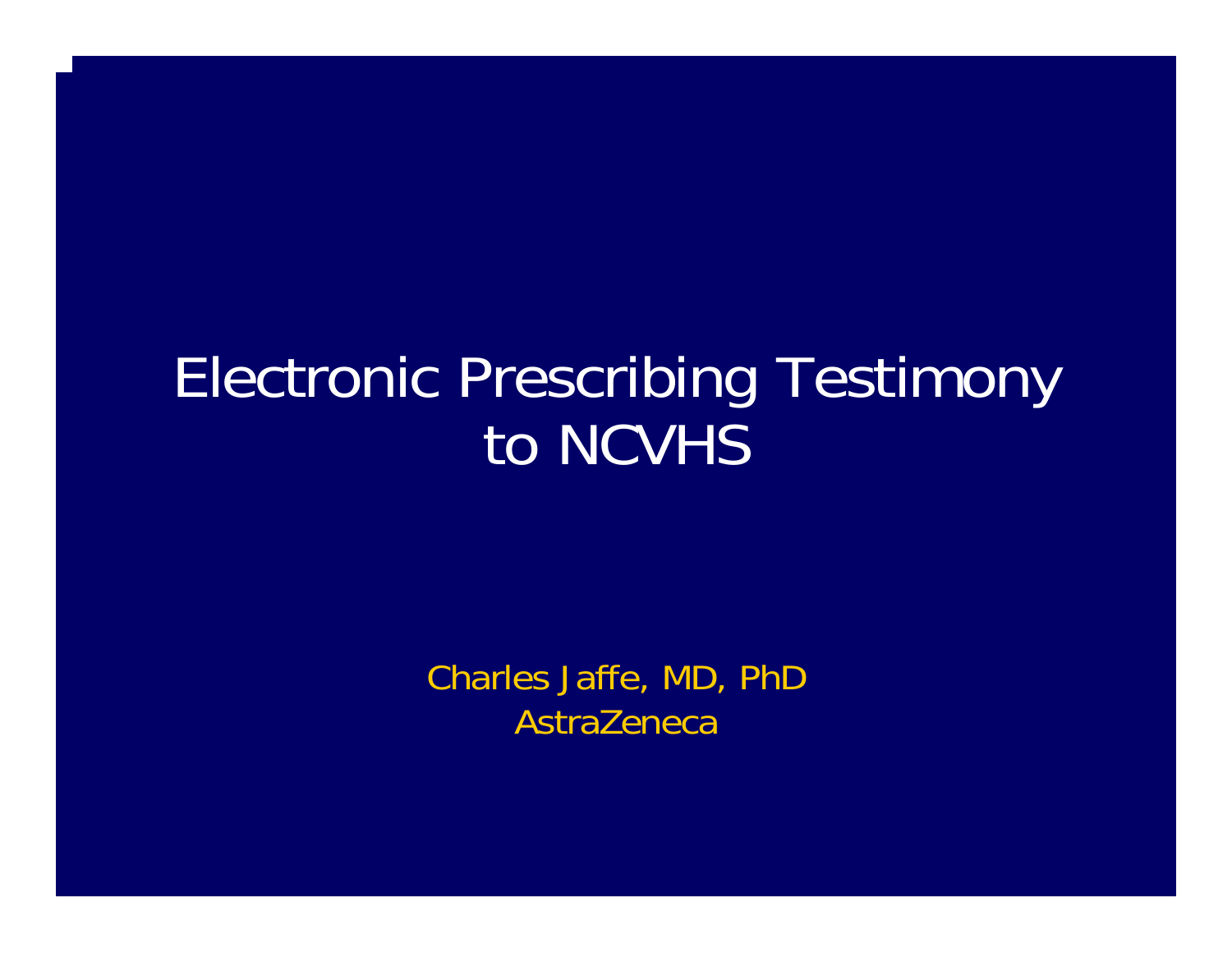### ePrescribing Objectives

- $\blacksquare$ Improve patient safety
- $\blacksquare$ Reduce cognitive and systematic errors
- $\blacksquare$ Support evidence-based medicine
- $\blacksquare$ Enhance patient adherence
- $\blacksquare$  Promote transition to a fully-integrated electronic healthcare environment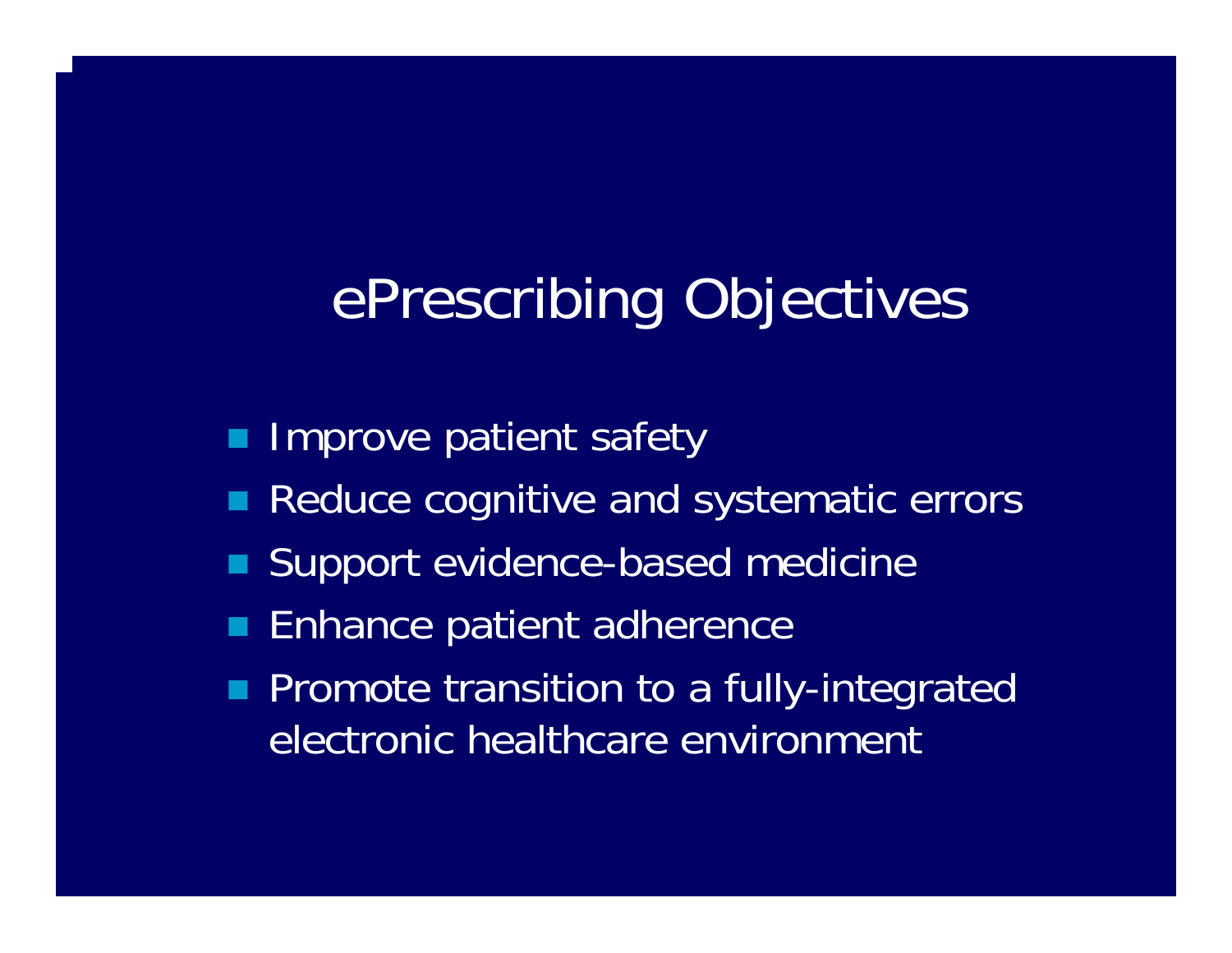### Observed Impediments

- System costs
- п Physician resistance
- $\blacksquare$ Inadequate standardization
- Е Competing commercial incentives
- П Regulatory hurdles
- $\blacksquare$ Privacy concerns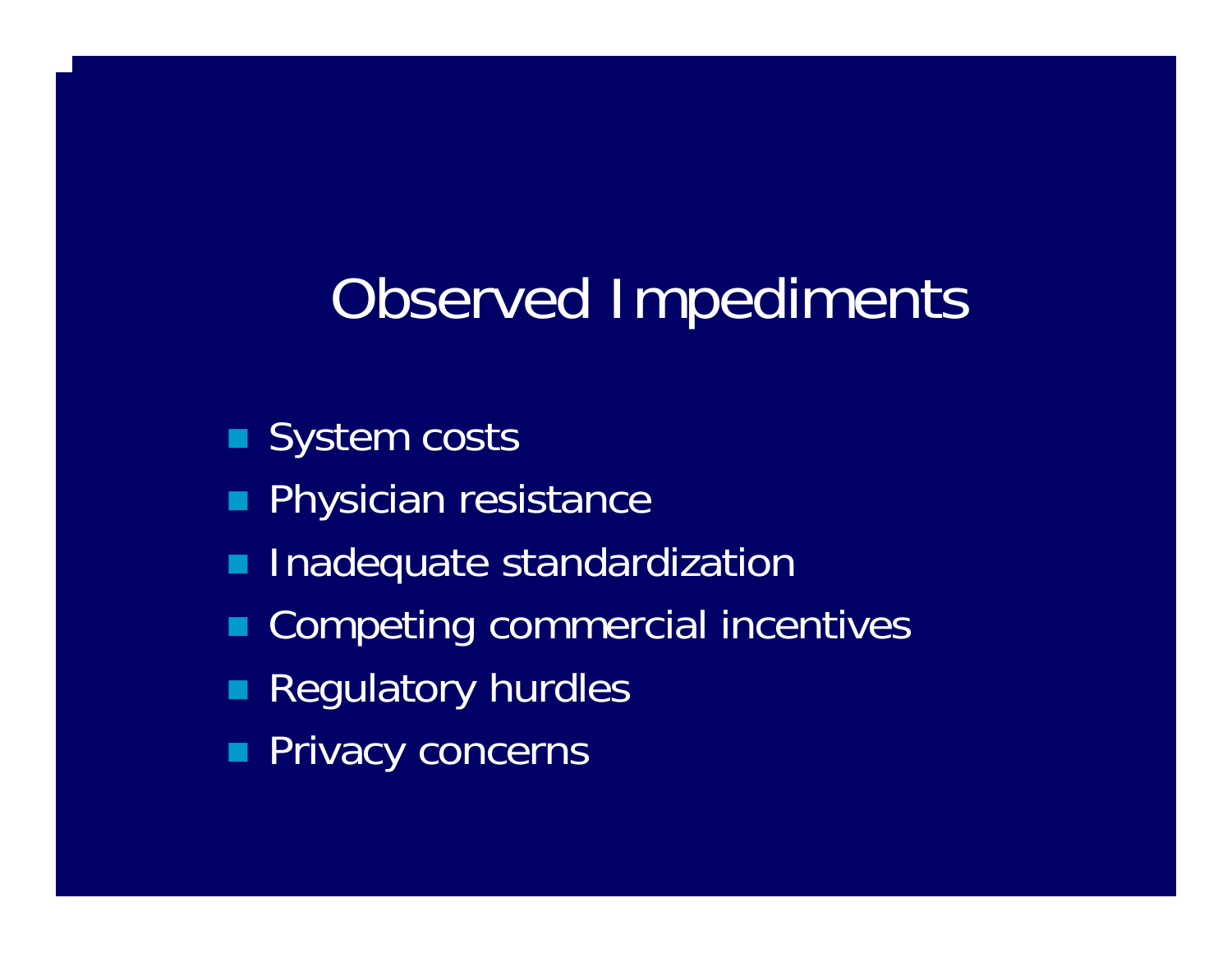#### Short-term Benefits

- **Reduction of clinical errors**
- Improved outcomes from appropriate use of therapies
- **Enhanced patient education**
- $\blacksquare$ Vendor adoption of technical standards
- $\blacksquare$  Physician acceptance of technology integration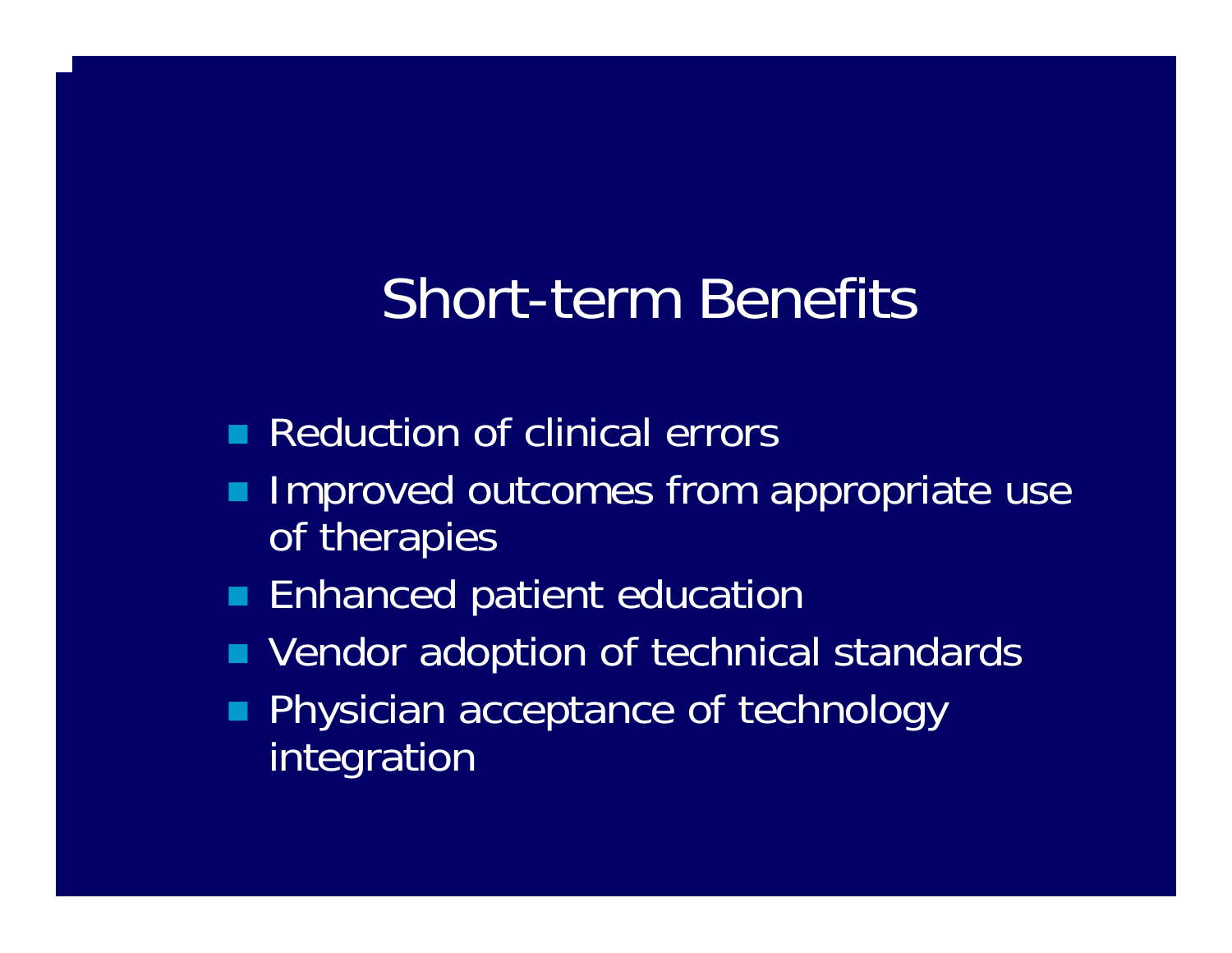# Supporting Evidence

- **IOM Report**
- $\blacksquare$ Leapfrog initiatives
- п Peer-reviewed publications
- П RAND system selection recommendations
- **NHII 2004 development activity**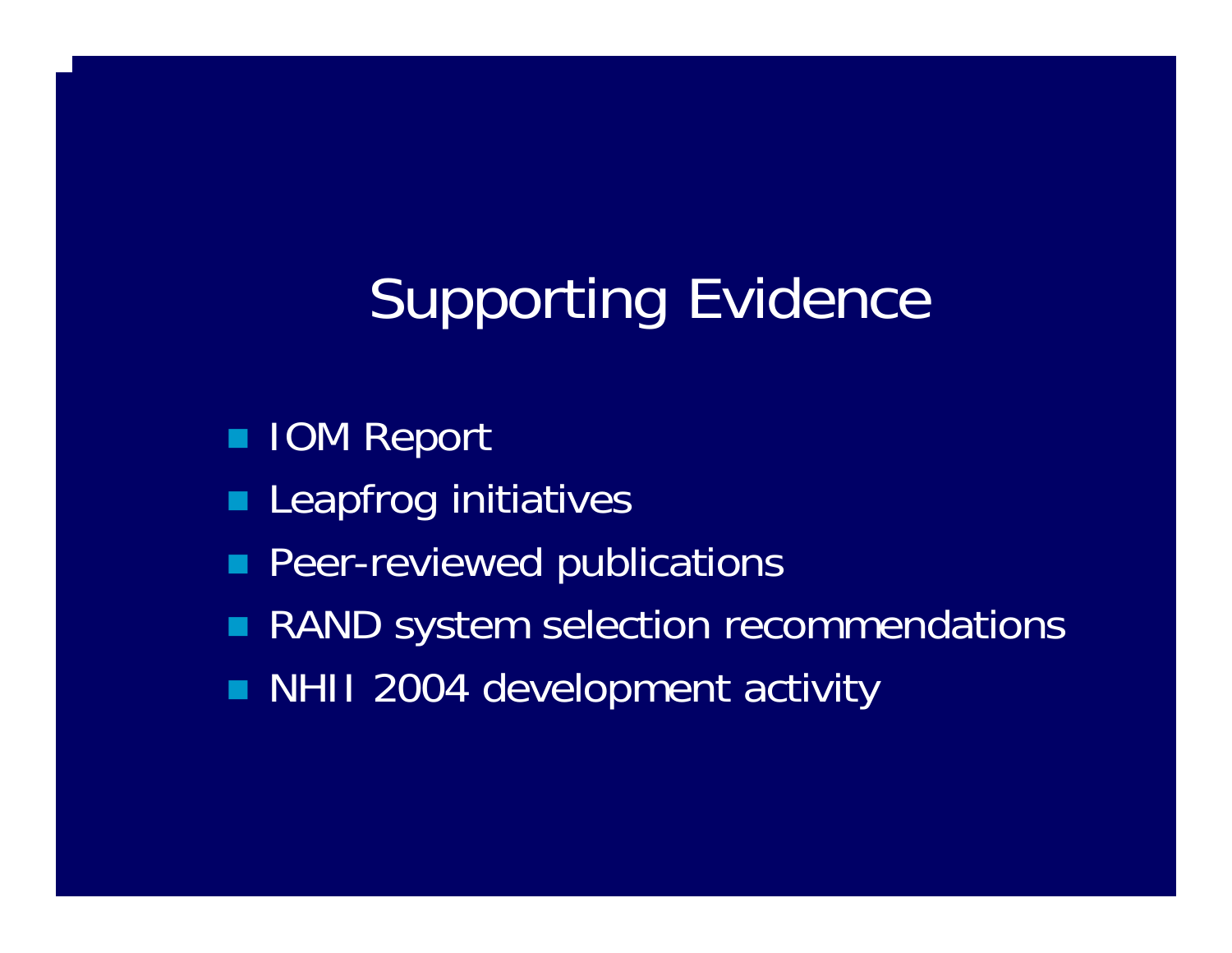## Policy Imperatives

- **EXTERGE PRESCRIBING AS PART OF A CONTINUUM OF** electronic healthcare technology
- **Legislative initiatives to insure "safe |** harbor" opportunities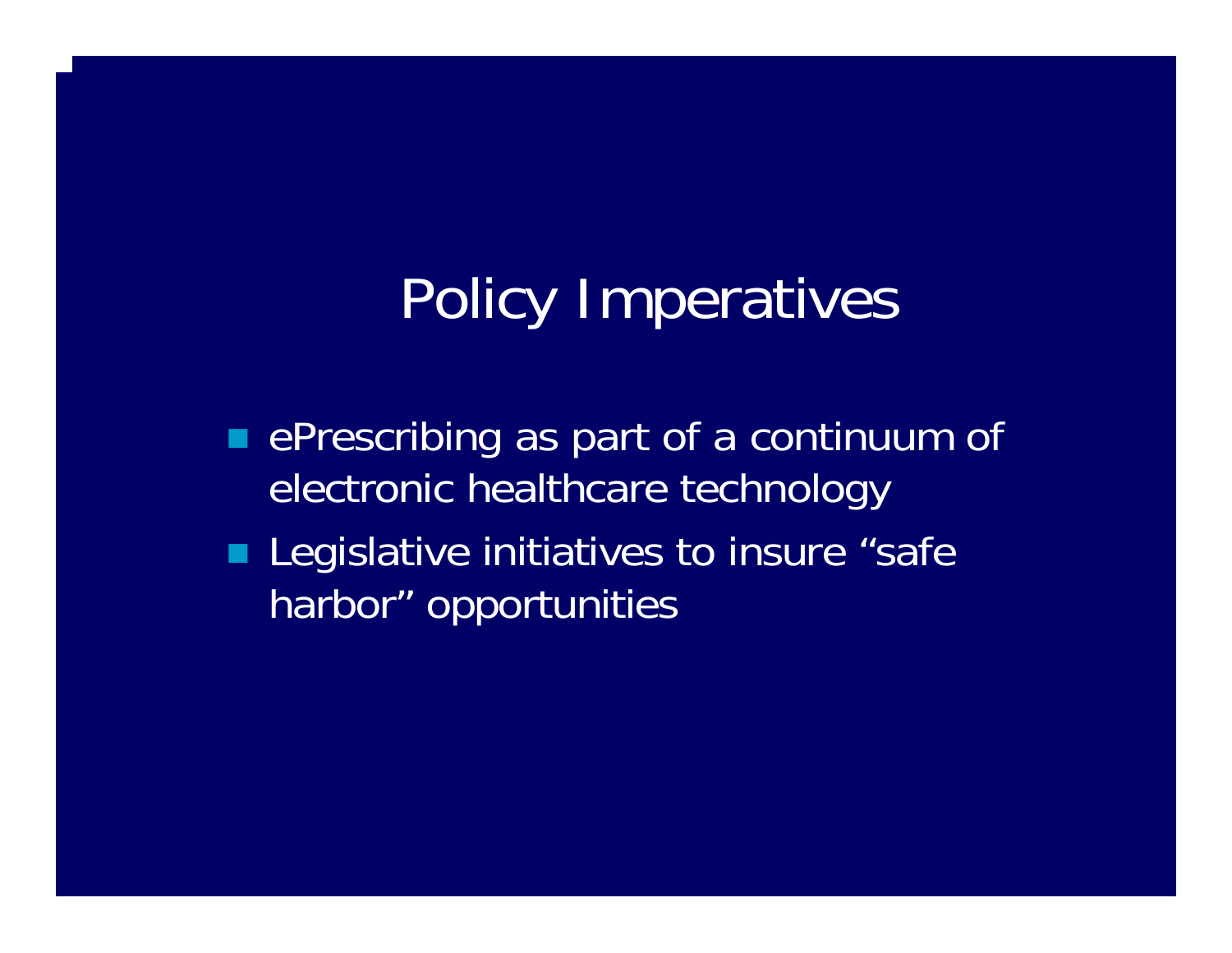## Policy Imperatives: Electronic Healthcare Continuum

- **Exercise in prescribing becomes a model of** standard development
- **EXPERCRIPTION EXPIDED EXPIDED EDGINAL EXPRESCRIPTION CONTROL** electronic healthcare systems
- **EXPERCRIPTION COMPRET IS A REPRESCRIPTION COMPRETED EVALUATE** commercial interests in decision support

**EXPERIGE PRESCRIBING for ethelis of seamless** integration of patient care and clinical research (with unimpeded data access)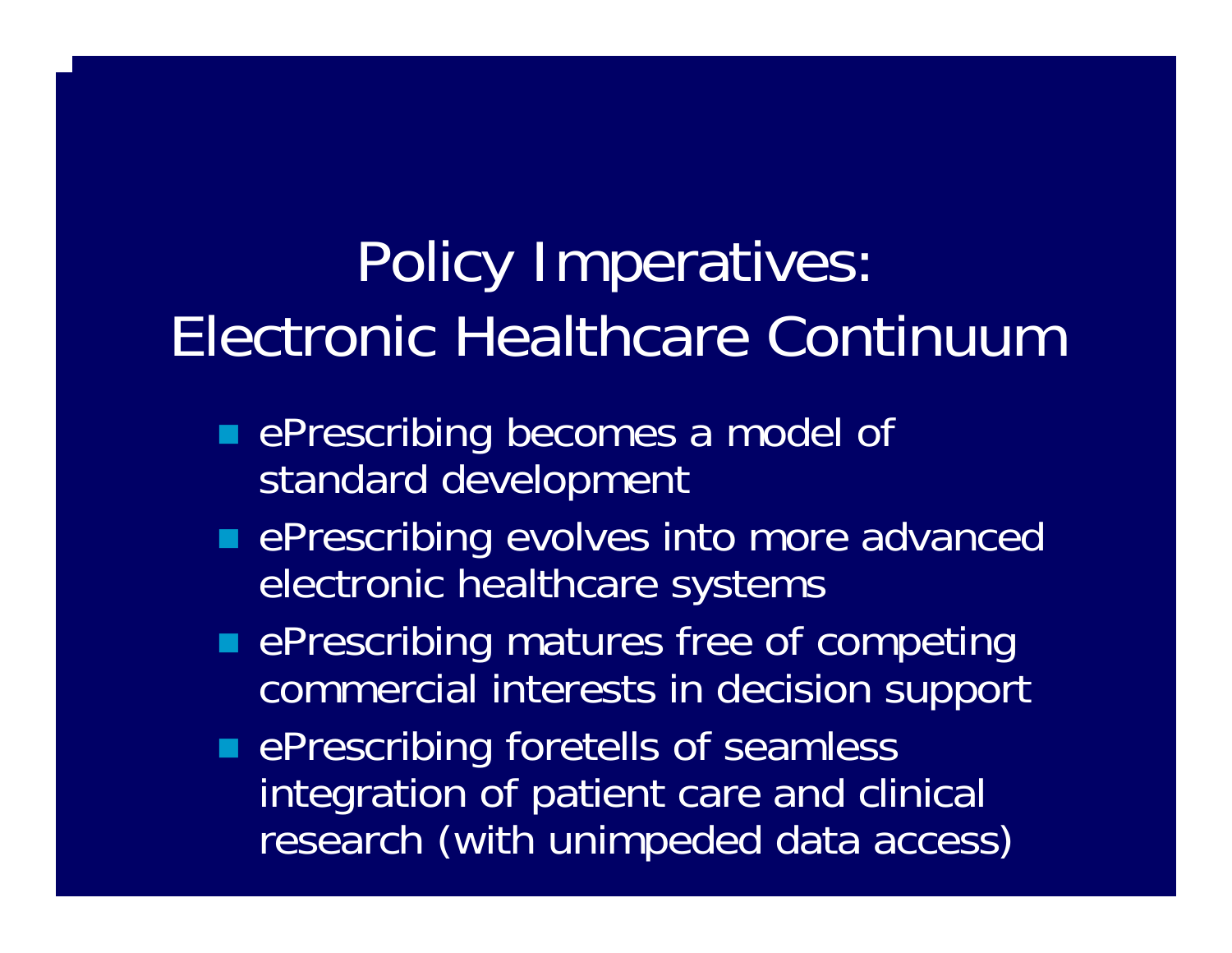### Policy Imperatives: Safe Harbor

- Safe Harbor is designed to encourage innovation and opportunity
- Safe Harbor is developed to promote industry support of the NHII agenda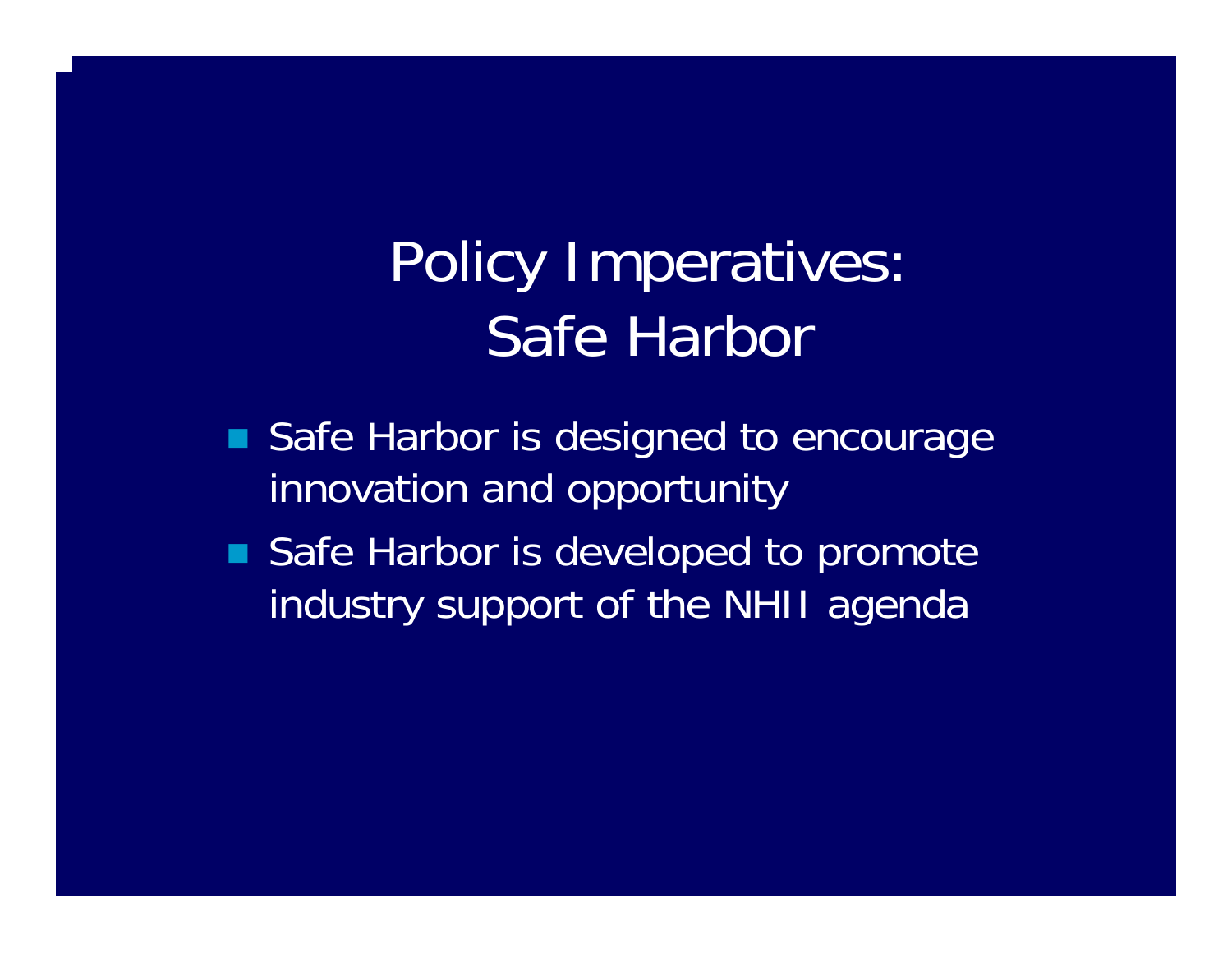#### Risks

- **EXPERCITE ASSESS PRESCRIPTING** system failure impedes adoption of integrated healthcare technology
- **Process failure deters development of and** adherence to standards
- **Interests of competing commercial** stakeholders become unbalanced
- **Safe harbors are not safe**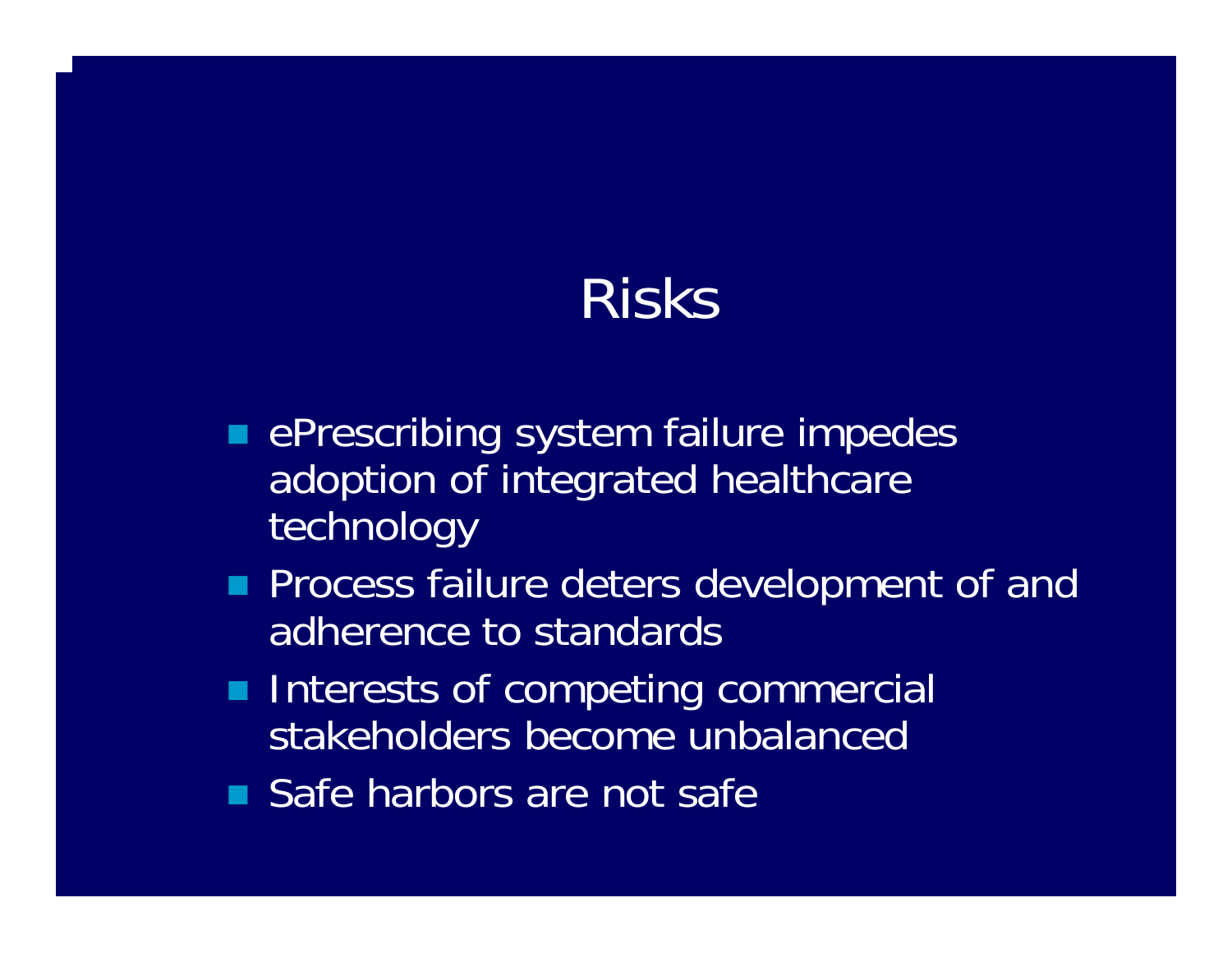# Strategic Benefits

- **Nore rapid uptake of technology**
- $\blacksquare$  More cooperative development of and adherence to standards
- **Nore physician recognition of value to** the care process
- **Nore industry support for underwriting of** technology